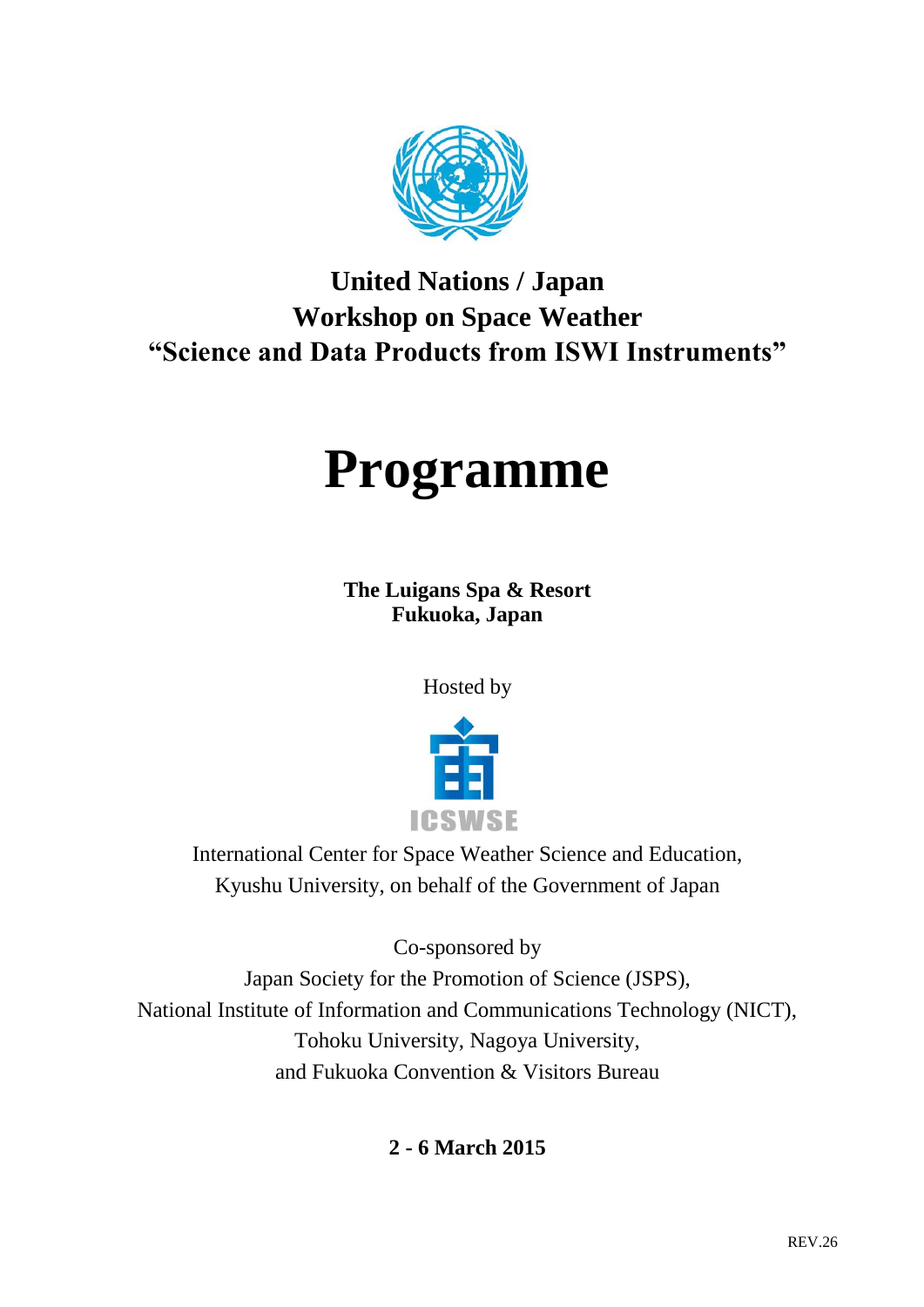#### **Honorary Committee:**

| Prof. Ciharu Kubo      | President, Kyushu University, Japan                                             |
|------------------------|---------------------------------------------------------------------------------|
| Ms. Simonetta Di Pippo | Director, Office for Outer Space Affairs, United Nations                        |
| Dr. Takao Doi          | UN Expert on Space Applications, Office for Outer Space Affairs, United Nations |

#### **Scientific Organizing Committee (SOC):**

| Dr. Nat Gopalswamy                             | NASA, ISWI, SCOSTEP, United States (Chair)                |
|------------------------------------------------|-----------------------------------------------------------|
| Dr. Akimasa Yoshikawa                          | Kyushu University, Japan (Co-Chair)                       |
| Dr. Werner Balogh                              | Office for Outer Space Affairs, United Nations (Co-Chair) |
| Dr. Christine Amory                            | University Pierre and Marie Curie, France                 |
| Dr. Fairos Asillam                             | ANGKASA, Malaysia                                         |
| Dr. Vafi Doumbia                               | l'Université Felix Houphouët-Boigny, Cote d'Ivoire        |
| Dr. Madhulika Guhathakurta NASA, United States |                                                           |
| Dr. Mamoru Ishii                               | NICT, Japan                                               |
| Dr. Jose Ishitsuka                             | IGP, Peru                                                 |
| Dr. Kanya Kusano                               | Nagoya University, Japan                                  |
| Dr. Ian Mann                                   | University of Alberta, Canada                             |
| Dr. P.K. Manoharan                             | NCRA, India                                               |
| Dr. Christian Monstein                         | ETH Zurich, Switzerland                                   |
| Dr. Takahiro Obara                             | Tohoku University, Japan                                  |
| Dr. Young-deuk Park                            | KASI, Republic of Korea                                   |
| Dr. Babatunde Rabiu                            | NASRDA, Nigeria                                           |
| Dr. Kazuo Shiokawa                             | Nagoya University, Japan                                  |
| Dr. Manuela Temmer                             | University of Graz, Austria                               |
| Dr. Satoru Ueno                                | Kyoto University, Japan                                   |
| Dr. Rami Vainio                                | University of Turku, Finland                              |

#### **Local Organizing Committee (LOC):**

| Dr. Tsutomu Nagatsuma | NICT, Japan             |
|-----------------------|-------------------------|
| Dr. Satoru Ueno       | Kyoto University, Japan |

| ICSWSE, Kyushu University, Japan: |                    |                        |
|-----------------------------------|--------------------|------------------------|
| Dr. Akimasa Yoshikawa (Chair)     | Dr. Hideaki Kawano | Dr. Masakazu Watanabe. |
| Dr. Huixin Liu                    | Dr. Shuji Abe      | Dr. Teiji Uozumi       |
| Dr. Maria Gracita Cardinal        | Dr. Akiko Fujimoto |                        |
| Mr. George Maeda                  | Ms. Kayo Goto      | Ms. Chieko Furukawa    |

#### **Focal Point:**

Office for Outer Space Affairs United Nations Office at Vienna P.O. Box 500, A-1400 Vienna, Austria

Dr. Werner Balogh<br>Phone: (+43) 1-2 Phone: (+43) 1-26060-4952<br>Email: werner.balogh@unoo werner.balogh@unoosa.org

Mr. Ahmed Osman Phone: (+43) 1-26060-4977 Email: ahmed.osman@unoosa.org

#### **Local Organizers:**

International Center for Space Weather Science and Education (ICSWSE) Kyushu University, Japan

Dr. Akimasa Yoshikawa Phone:  $(+81)-92-642-4403$ <br>Email:  $voshi@geo.kyushu$ yoshi@geo.kyushu-u.ac.jp

Ms. Kayo Goto<br>Phone: (+8)  $(+81)-92-642-4403$ Email: wsloc@icswse.kyushu-u.ac.jp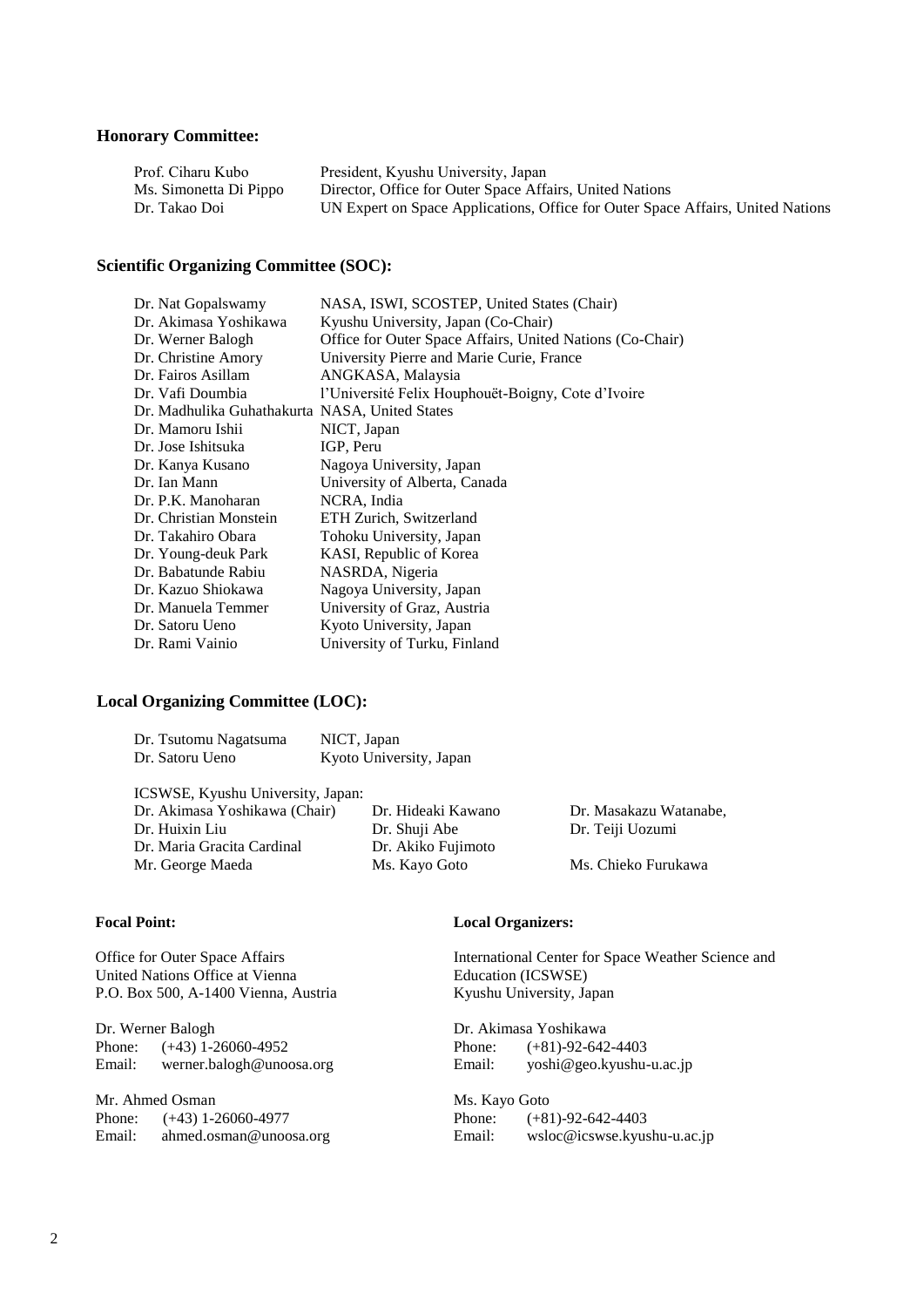#### **Monday, 2 March 2015**

*Morning*

**08:00 Registration**

#### **09:00 Opening Ceremony**

*Tohru Hada, Director of ICSWSE, Kyushu University, Japan*

| 09:00              | Welcome / Opening Remarks                                                                                                       | Chiharu Kubo, President, Kyushu<br>O<br>University, Japan                                                                     |
|--------------------|---------------------------------------------------------------------------------------------------------------------------------|-------------------------------------------------------------------------------------------------------------------------------|
|                    |                                                                                                                                 | Representative, Government of Japan<br>$\circ$<br>(MEXT)                                                                      |
|                    |                                                                                                                                 | Takao Doi, United Nations Expert on Space<br>$\circ$<br>Applications, United Nations Office for<br><b>Outer Space Affairs</b> |
|                    |                                                                                                                                 | Nat Gopalswamy, Chair of SOC, Executive<br>$\circ$<br>Director of ISWI, NASA, United States                                   |
| 10:00              | <b>Keynote Addresses</b><br>Chairperson: Tohru Hada, Director of ICSWSE, Kyushu University, Japan                               |                                                                                                                               |
| 10:00              | <b>ICSWSE</b> and the MAGDAS Project                                                                                            | Akimasa Yoshikawa<br>ICSWSE, Kyushu University<br>Japan                                                                       |
| 10:30              | NASA's effort to characterize, understand and<br>predict space weather events and international<br>cooperation in space weather | Madhulika Guhathakurta<br><b>NASA Heliophysics</b><br><b>United States</b>                                                    |
| 11:00              | Coffee/Tea Break - Group Photo                                                                                                  |                                                                                                                               |
| 11:30              | <b>Symposium Introduction</b>                                                                                                   |                                                                                                                               |
| 11:30              | United Nations Programme on Space<br>Applications, Symposium Objectives and<br><b>Practical Arrangements</b>                    | Werner Balogh<br>United Nations Office for Outer Space Affairs                                                                |
| 12:15              | Lunch                                                                                                                           |                                                                                                                               |
| Afternoon<br>13:15 | <b>Session 1: Space Weather Instrumentation</b>                                                                                 |                                                                                                                               |
|                    | Chairperson: Takao Doi, United Nations Office for Outer Space Affairs<br>Rapporteur: Maria Gracita Cardinal, Philippines        |                                                                                                                               |
| 13:15              | Solar radio spectrometer network e-Callisto                                                                                     | Christian Monstein<br><b>ETH Zurich</b><br>Switzerland                                                                        |
| 13:30              | Current status of the space weather study using<br>the Global Muon Detector Network (GMDN)                                      | Kazuoki Munakata<br>Shinshu University<br>Japan                                                                               |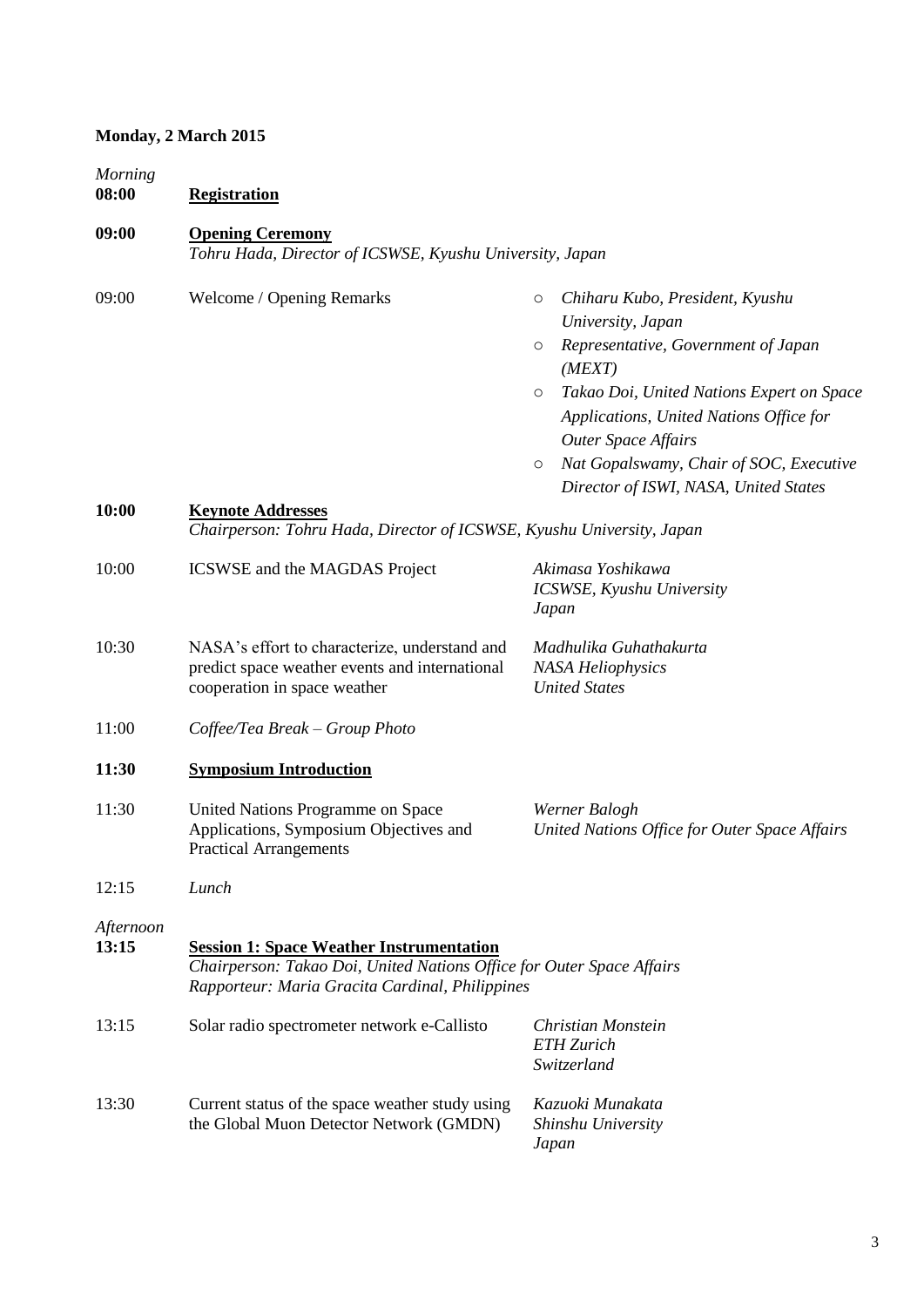| 13:45 | The MITRA as a solar and ionospheric<br>instrument                                                                                      | Girish Beeharry<br>Mauritius Radio Telescope/Physics Dept.<br>University of Mauritius<br><b>Mauritius</b>                                                                                                                                                                                                                                                                                                   |
|-------|-----------------------------------------------------------------------------------------------------------------------------------------|-------------------------------------------------------------------------------------------------------------------------------------------------------------------------------------------------------------------------------------------------------------------------------------------------------------------------------------------------------------------------------------------------------------|
| 14:00 | The TNU-SuperSID teaching module:<br>enhancing student's knowledge in space science                                                     | Tan Le<br>Department of Physics<br>TayNguyen University<br>Vietnam                                                                                                                                                                                                                                                                                                                                          |
| 14:15 | <b>CHAIN</b> project: Typical Solar Active<br>Phenomena Obtained with CHAIN's<br>Instruments and a New Solar Station in Saudi<br>Arabia | Satoru Ueno<br>Kyoto University<br>Japan                                                                                                                                                                                                                                                                                                                                                                    |
| 14:30 | Role of the ISWI - MAGDAS Bac Lieu<br>Observatory in the space weather studies in<br>Vietnam                                            | Ha Duyen Chau<br><b>Institute of Geophysics</b><br>Viet Nam                                                                                                                                                                                                                                                                                                                                                 |
| 14:45 | e-CALLISTO Station in Sri Lanka                                                                                                         | Janaka Adassuriya<br>Arthur C Clarke Institute for Modern<br>Technologies<br>Sri Lanka                                                                                                                                                                                                                                                                                                                      |
| 15:00 | Coffee/Tea Break                                                                                                                        |                                                                                                                                                                                                                                                                                                                                                                                                             |
| 15:30 | Contributions of the Nobeyama<br>Radioheliograph to space weather research                                                              | Satoshi Masuda<br>Solar-Terrestrial Environment Laboratory<br>Nagoya University<br>Japan                                                                                                                                                                                                                                                                                                                    |
| 15:45 | Using the NASA Heliophysics Virtual<br>Observatories (VxOs) to Distribute ISWI<br><b>Instrument Data</b>                                | <b>Shing Fung</b><br>NASA Goddard Space Flight Center<br><b>United States</b>                                                                                                                                                                                                                                                                                                                               |
| 16:10 | Recent MAGDAS Activities in Australia                                                                                                   | <b>Richard Marshall</b><br><b>Bureau of Meterology</b><br>Australia                                                                                                                                                                                                                                                                                                                                         |
| 16:15 | <b>Panel Discussion 1:</b><br>ISWI Instrument Network and Future of ISWI                                                                | Chair:<br>Nat Gopalswamy, NASA, United States<br>Participants:<br>Christine Amory, University Pierre and<br>$\bullet$<br>Marie Curie, France<br>Juan Americo Gonzalez Esparza,<br><b>SCIESMEX, Mexico</b><br>Hans Haubold, United Nations Office for<br>٠<br>Outer Space Affairs (retired)<br>Christian Monstein, ETH Zurich,<br>٠<br>Switzerland<br>Akimasa Yoshikawa, ICSWSE, Kyushu<br>University, Japan |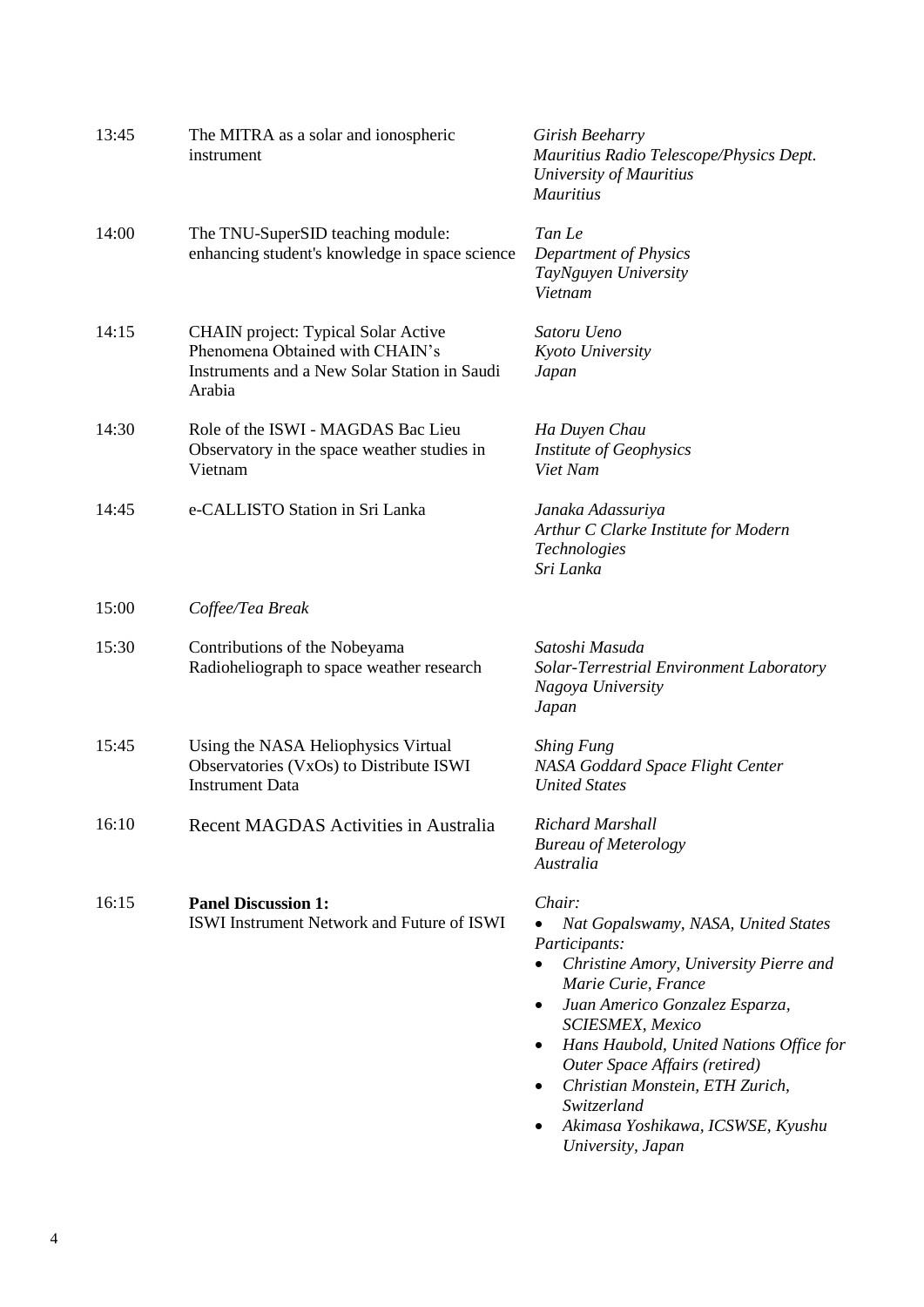#### **Tuesday, 3 March 2015**

| <b>Morning</b><br>09:00 | <b>Session 2: Solar Weather/National Activities</b><br>Chairperson: Terry Onsager, NOAA, United States<br>Rapporteur: Emad M. H.Takla, Egypt |                                                                                                                             |
|-------------------------|----------------------------------------------------------------------------------------------------------------------------------------------|-----------------------------------------------------------------------------------------------------------------------------|
| 09:00                   | Report of Space Weather Expert Group of<br>Long-Term Sustainability Working Group<br>under UN COPUOS                                         | Takahiro Obara<br>Tohoku University<br>Japan                                                                                |
| 09:15                   | An overview of National Space Agency of<br>Malaysia (ANGKASA) Space Weather<br>Research Activities: Past, Present and Future                 | Nyanasegari Bhoo Pathy<br>National Space Agency of Malaysia<br>(ANGKASA)<br>Malaysia                                        |
| 09:30                   | Current Status of Space Weather Program in<br>Indonesia                                                                                      | Clara Yono Yatini<br><b>LAPAN Space Science Center</b><br>National Institute of Aeronautics and Space<br>Indonesia          |
| 09:45                   | Variability of the Sun and Its Terrestrial Impact<br>(VarSITI): SCOSTEP's scientific program in<br>2014-2018                                 | Kazuo Shiokawa<br>Solar-Terrestrial Environment Laboratory<br>Nagoya University<br>Japan                                    |
| 10:00                   | The Mexican Space Weather Service<br>(SCIESMEX)                                                                                              | Juan Gonzalez Esparza<br>Mexican Space Weather Service - SCIESMEX<br>Mexico                                                 |
| 10:15                   | International Space Weather Initiative in Africa:<br>Benefits, implications and some new scientific<br>results                               | Babatunde Rabiu<br>Center for Atmospheric Research CAR<br>National Space Research and Development<br>Agency NASRDA, Nigeria |
| 10:30                   | Network and products of the INPE's Space<br>Weather program (EMBRACE)                                                                        | Joaquim Eduardo Rezende Costa<br><b>INPE- National Institute for Space Research</b><br><b>Brazil</b>                        |
| 10:45                   | Coffee/Tea Break                                                                                                                             |                                                                                                                             |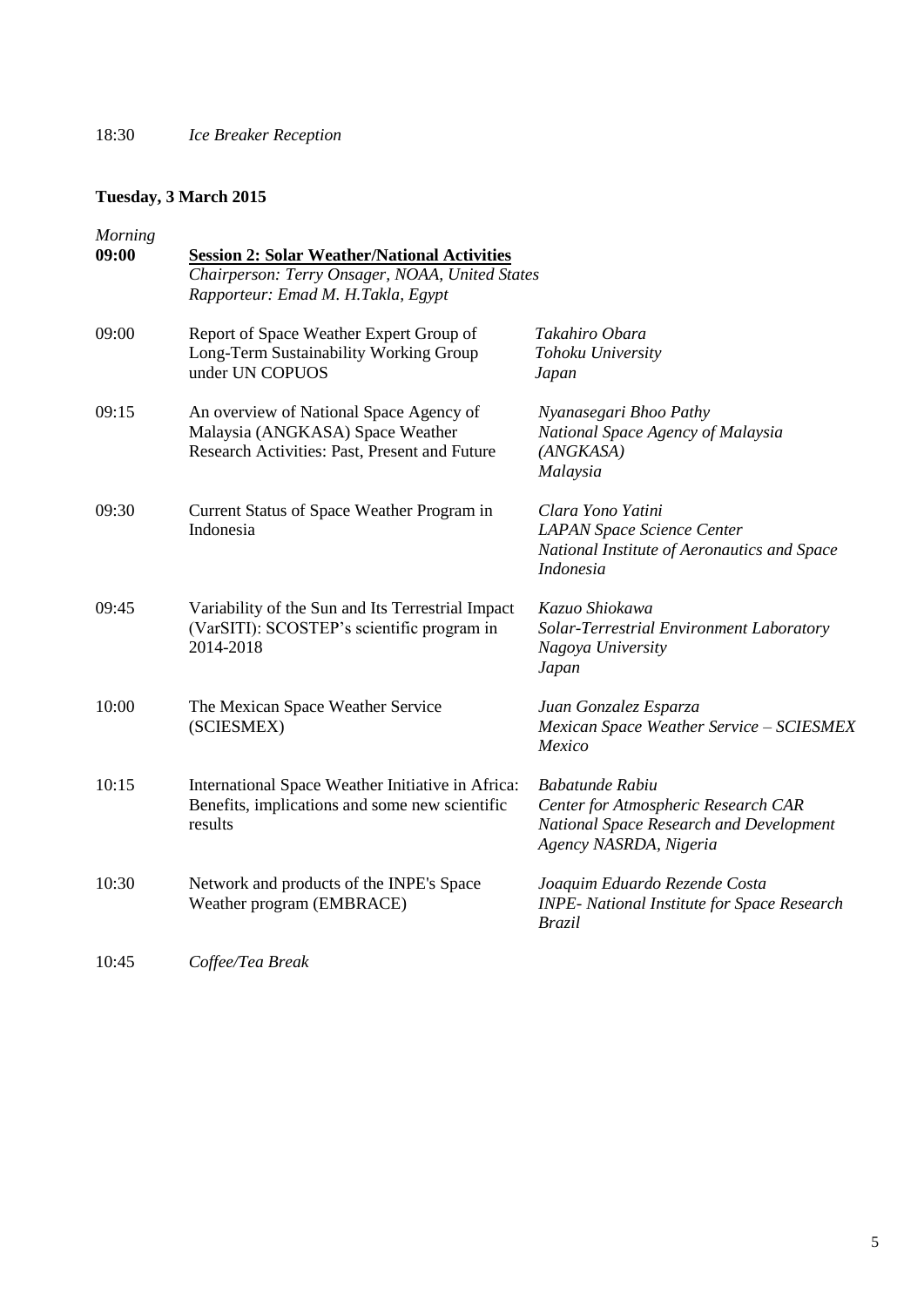| 11:15 | <b>Session 3: Weak Solar Activity</b><br>Chairperson: Madhulika Guhathakurta, NASA Heliophysics, United States<br>Rapporteur: Magdi Elfadil Yousif Suliman, Sudan                          |                                                                                                                      |
|-------|--------------------------------------------------------------------------------------------------------------------------------------------------------------------------------------------|----------------------------------------------------------------------------------------------------------------------|
| 11:15 | Solar energetic particles and accompanied solar<br>phenomena - statistical studies in solar cycle 23<br>and the rising half of solar cycle 24                                              | Rositsa Miteva<br>Space Research and Technology Institute<br><b>Bulgarian Academy of Sciences</b><br><b>Bulgaria</b> |
| 11:30 | Declining Solar Polar Fields and their<br>Signatures in the Solar Wind: Implications to<br>near Earth Space                                                                                | Janardhan Padmanabhan<br>Physical Research Laboratory<br><i>India</i>                                                |
| 11:45 | Weak Solar Activity in Cycle 24                                                                                                                                                            | Nat Gopalswamy<br>NASA Goddard Space Flight Center<br><b>United States</b>                                           |
| 12:00 | 93 Years of Geomagnetic Data Acquisition at<br>Huancayo Observatory                                                                                                                        | Jose Kaname Ishitsuka<br>Geophysical Institute of Peru<br>Peru                                                       |
| 12:15 | <b>Session 4: Coupling Processes</b><br>Chairperson: Young-deuk Park, Korea Astronomy & Space Science Institute(KASI), Republic of<br>Korea<br>Rapporteur: Mohamad Huzaimy Jusoh, Malaysia |                                                                                                                      |
| 12:15 | Sun impacts on ionized layers and transient<br>variations of the Earth magnetic field                                                                                                      | <b>Christine Amory</b><br>University Pierre and Marie Curie<br>France                                                |
| 12:30 | <b>Observations of Equatorial Ionization Anomaly</b><br>over Africa during a year of deep minimum                                                                                          | Segun Olawale Bolaji<br>University of Lago<br>Nigeria                                                                |
| 12:45 | TEC Variability of Low Latitude Ionosphere<br>and Role of Dynamical Coupling: Quiet and<br><b>Storm time Characteristics</b>                                                               | Gebregiorgis Fikade<br>Mekelle University<br>Ethiopia                                                                |
| 13:00 | Coordinated optical, radio and magnetic<br>investigations of wave dynamics in the daytime<br>upper atmosphere                                                                              | Deepak Karan<br>Physical Research Laboratory<br><b>India</b>                                                         |
| 13:15 | Lunch                                                                                                                                                                                      |                                                                                                                      |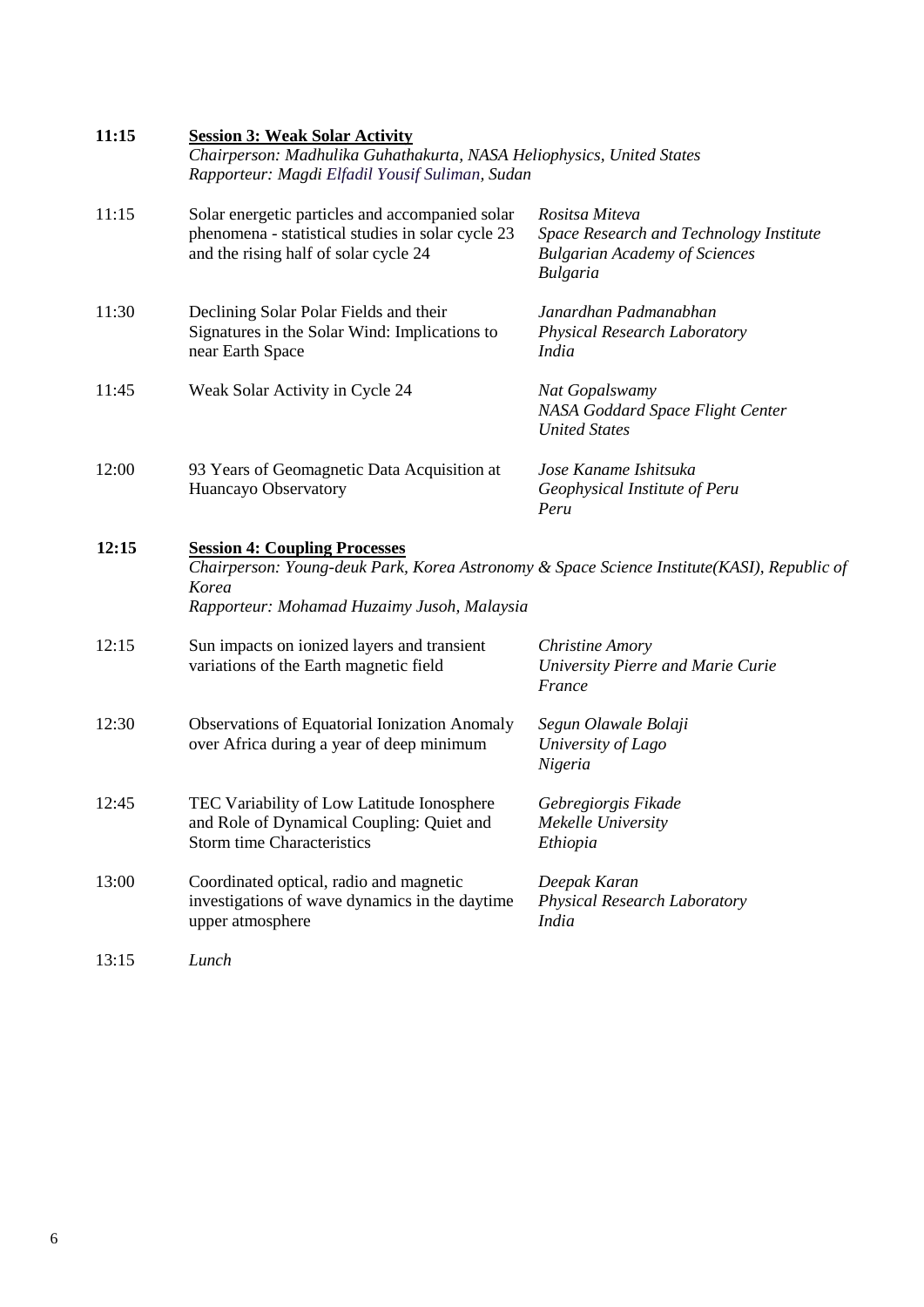| Afternoon<br>14:00 | <b>Session 5: Magnetosphere, Ionosphere and Atmosphere</b><br>Chairperson: Ian Robert Mann, The University of Alberta, Canada<br>Rapporteur: Nurul Shazana binti Abdul Hamid, Malaysia |                                                                                                             |  |
|--------------------|----------------------------------------------------------------------------------------------------------------------------------------------------------------------------------------|-------------------------------------------------------------------------------------------------------------|--|
|                    |                                                                                                                                                                                        |                                                                                                             |  |
| 14:00              | Role of ULF Waves in Ultra-relativistic<br>Radiation Belt Dynamics: Explaining the 3rd<br>belt                                                                                         | Ian Robert Mann<br>The University of Alberta<br>Canada                                                      |  |
| 14:15              | On the Correlation between Geo-Electric Fields<br>and GPS Positioning errors                                                                                                           | Paul Baki Olande<br>Technical University of Kenya<br>Kenya                                                  |  |
| 14:30              | Characteristics of TEC perturbations observed<br>over the mid-to-low latitude regions during<br>geomagnetic storms                                                                     | Patrick Sibanda<br>University of Zambia<br>Zambia                                                           |  |
| 14:45              | Problems associated with ionosphere study by<br>using tiny satellite                                                                                                                   | Koichiro Oyama<br>National Cheng Kung University/Kyushu<br>University<br>Japan                              |  |
| 15:00              | Spheric Scintillations and Tec Characteristics at<br>Solar Minimum in a West African Equatorial<br><b>Region Using GPS Data</b>                                                        | Jean-Baptiste Ackah<br>University of Felix Houphöuet Boigny<br><b>Ivory Coast</b>                           |  |
| 15:15              | Some variations of the ionospheric scintillation<br>in Vietnam                                                                                                                         | Tran Lan<br><b>Institute of Geophysics</b><br>Vietnam                                                       |  |
| 15:30              | Coffee/Tea Break                                                                                                                                                                       |                                                                                                             |  |
| 16:00              | Signatures of solar event at middle and low<br>latitudes in the Europe-African sector, during<br>geomagnetic storms, October2013'                                                      | Ilyasse Azzouzi<br>Laboratoire de Physique des Plasmas (LPP)<br>Ecole Polytechnique, Paris<br>Morocco       |  |
| 16:15              | Semiannual Variations of Ionospheric Chaoticity<br>and Dynamical Complexity over the Equatorial<br><b>Ionization Anomaly Region</b>                                                    | Babalola Ogunsua<br>Department of Physics<br>Federal University of Technology, Akure<br>Nigeria             |  |
| 16:30              | Geomagnetic Field Variations, EEJ and Sq<br>Current Over the Philippines Using Six<br><b>MAGDAS</b> Stations                                                                           | <b>Clint Dominic Bennett</b><br><b>Physics Department</b><br>Ateneo de Manila University<br>The Philippines |  |
| 16:45              | Geospace Exploration Project ERG                                                                                                                                                       | Yoshizumi Miyoshi<br>Solar-Terrestrial Environment Laboratory<br>Nagoya University<br>Japan                 |  |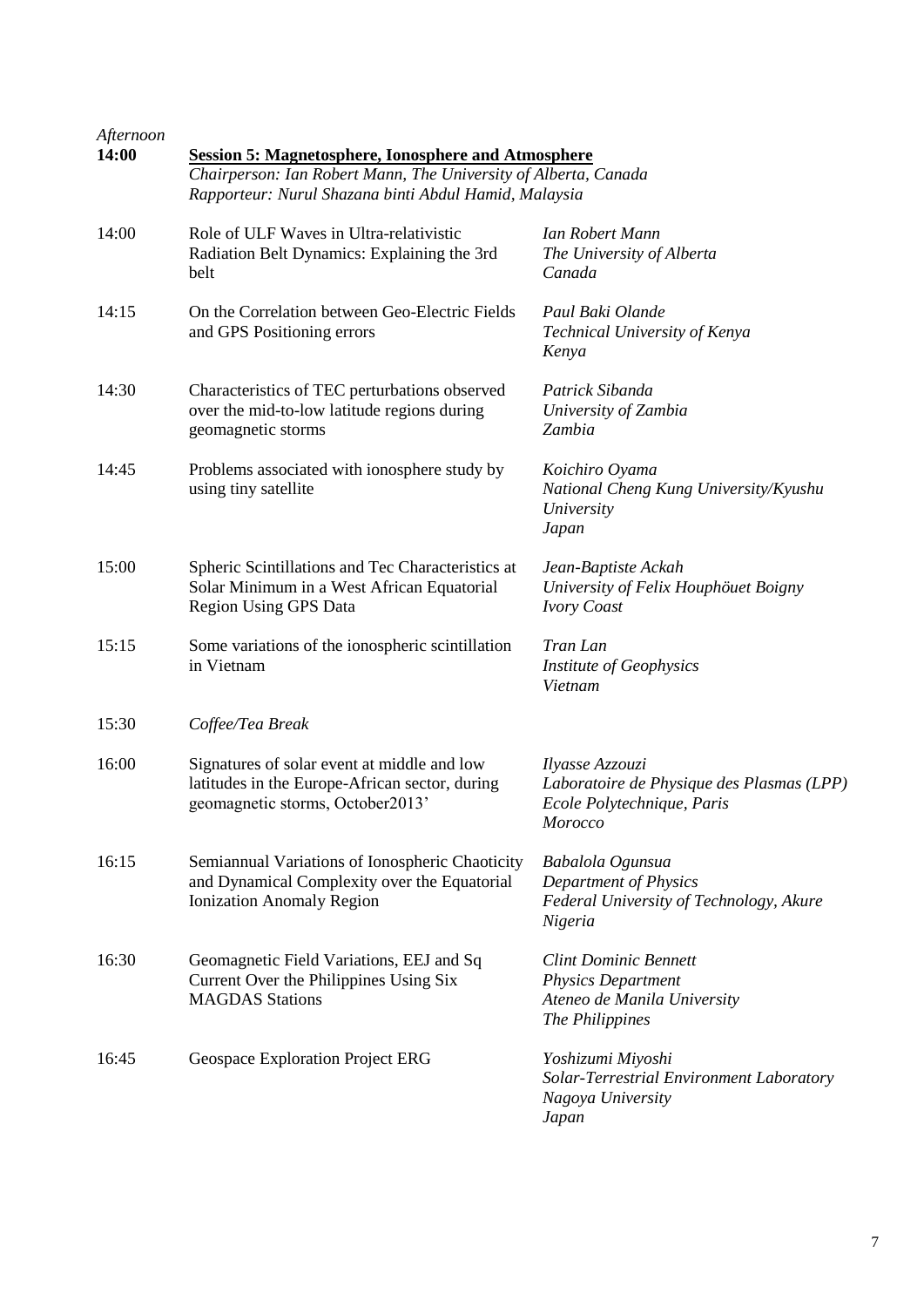| 17:00 | <b>Panel Discussion 2:</b><br>International Cooperation in Space Weather | Chair:<br>Terry Onsager, NOAA, United States<br>$\bullet$<br><i>Participants:</i><br>Babatunde Rabiu, Nigeria<br>$\bullet$<br>Ivan Dorotovic, Slovakia<br>$\bullet$<br>Madhulika Guhathakurta, Office of Space<br>$\bullet$<br>Science, NASA, United States<br>Koichiro Oyama, National Cheng Kung<br>$\bullet$<br>University/Kyushu University<br>Joaquim Rezende Costa, Brazil<br>$\bullet$ |
|-------|--------------------------------------------------------------------------|-----------------------------------------------------------------------------------------------------------------------------------------------------------------------------------------------------------------------------------------------------------------------------------------------------------------------------------------------------------------------------------------------|
| 18:30 | Adiourn                                                                  |                                                                                                                                                                                                                                                                                                                                                                                               |

#### **Wednesday, 4 March 2015**

*Morning*

#### **09:00- Full Day Workshop: Solar-Terrestrial Environment Data Analysis**

**18:00**

The solar-terrestrial environment (STE) data analysis workshop is promoting collaborative analyses of observation and simulation data to study the cause-effect activities from the Sun to the Earth using latest space weather events. The workshop is held twice a year in Japan. We select three or four scientifically interesting events during the periods for detailed analysis. Presentations of analysis on the past remarkable geoeffective events are also welcome.

18:00 *Adjourn/Banquet*

#### **Thursday, 5 March 2015**

| Morning |                                                                                    |                                        |  |
|---------|------------------------------------------------------------------------------------|----------------------------------------|--|
| 09:00   | <b>Session 6: Space Weather Impact and Awareness</b>                               |                                        |  |
|         | Chairperson: Hans Haubold, United Nations Office for Outer Space Affairs (retired) |                                        |  |
|         | Rapporteur: Estelle Dirand, France                                                 |                                        |  |
| 09:00   | Geomagnetic disturbance effects in the geo-                                        | Doumbia Vafi                           |  |
|         | electric field variations at low latitude                                          | <b>UFR SSMT</b>                        |  |
|         |                                                                                    | Universite Felix Houphouet Boigny      |  |
|         |                                                                                    | <b>Ivory Coast</b>                     |  |
| 09:15   | Magnetic and ionospheric observations in the                                       | Dimitry Baishev                        |  |
|         | Russian far East region during the magnetic                                        | Yu.G.Shafer Institute of Cosmophysical |  |
|         | storm of 5 April 2010                                                              | Research and Aeronomy SB RAS           |  |
|         |                                                                                    | <b>Russian Federation</b>              |  |
| 09:30   | Implementation of the space weather Peruvian                                       | Walter Guevara Day                     |  |
|         | system                                                                             | Comision Nacional de Investigacion y   |  |
|         |                                                                                    | Desarrollo Aeroesapacial-CONIDA        |  |
|         |                                                                                    | Space Agency of Peru                   |  |
|         |                                                                                    | Peru                                   |  |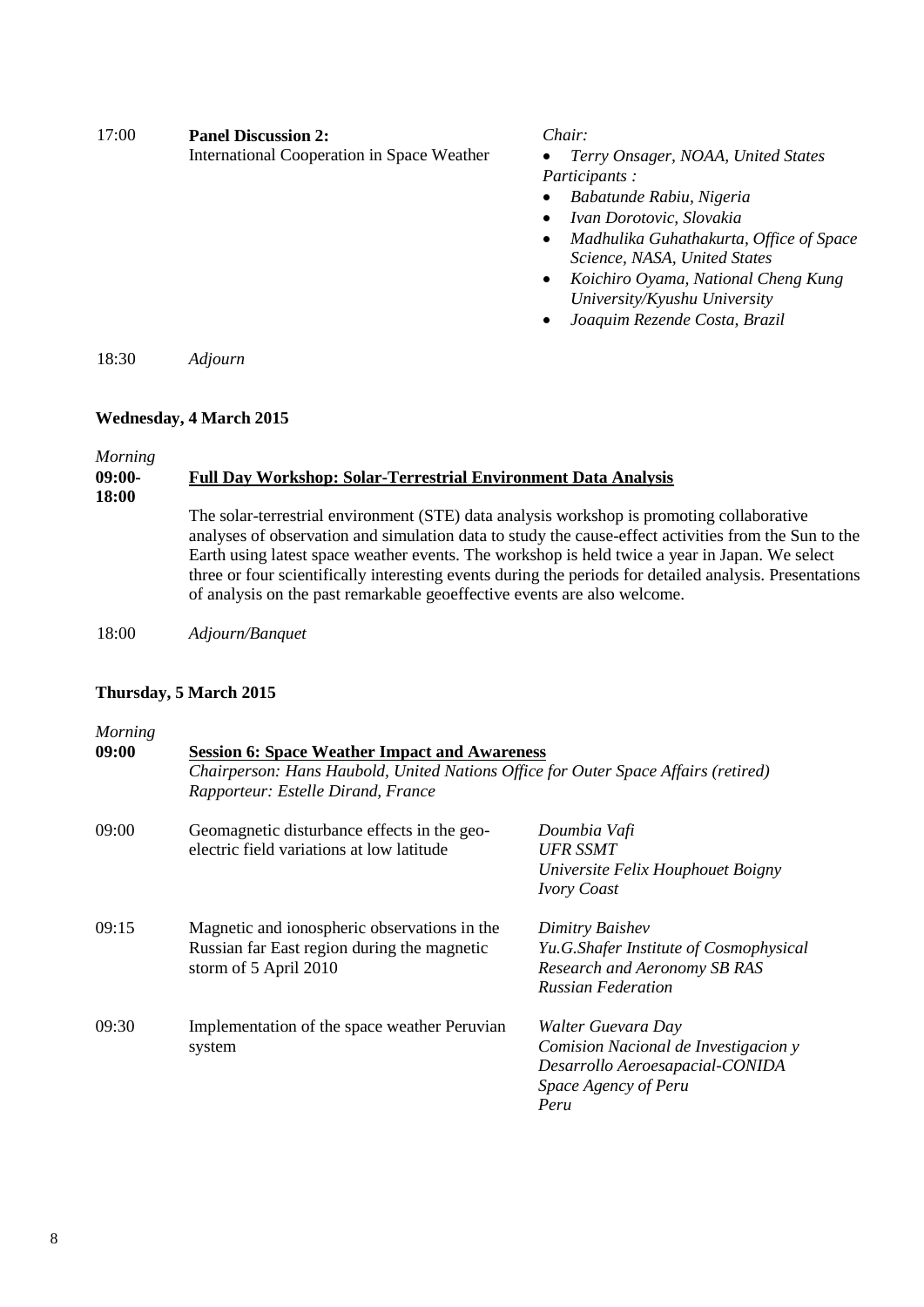| 09:45 | Forecasting the electron fluxes at<br>geosynchronous orbits via latitudinal global-<br>mode Pc 5 pulsations: A statistical analyses<br>comparison study | Magdi Elfadil Yousif Suliman<br>Sudan University of Science and Technology<br>Sudan                                                                                                                                                                               |
|-------|---------------------------------------------------------------------------------------------------------------------------------------------------------|-------------------------------------------------------------------------------------------------------------------------------------------------------------------------------------------------------------------------------------------------------------------|
| 10:00 | The role of MAGDAS-Sumatra to study<br>Earthquake Precursors In Sumatra                                                                                 | Suaidi Ahadi<br>STMKG Meteorological Climatological and<br>Geophysical Agency<br><b>Indonesia</b>                                                                                                                                                                 |
| 10:15 | Possible Physical Mechanism between Solar<br><b>Activity and Earthquake Events</b>                                                                      | Mohamad Huzaimy bin Jusoh<br>Universiti Teknologi MARA<br>Malaysia                                                                                                                                                                                                |
| 10:30 | Coffee/Tea Break                                                                                                                                        |                                                                                                                                                                                                                                                                   |
| 11:00 | Solar wind modelling for operational<br>applications                                                                                                    | Ljubomir Nikolic<br>Natural Resources Canada<br>Canada                                                                                                                                                                                                            |
| 11:15 | Nonadditive Entropies: From Einstein to Space<br>Weather                                                                                                | Constantino Tsallis<br>National Institute of Science and Technology<br>for Complex Systems<br><b>Brazil</b>                                                                                                                                                       |
| 11:30 | <b>Panel Discussion 3</b><br>Space Weather Data Utilization and Operational<br>Use                                                                      | Chair:<br>Shing Fung, NASA<br>Participants:<br>Mamoru Ishii, NICT, Japan<br>$\bullet$<br>Richard Marshall, Bureau of Meteorology,<br>$\bullet$<br>Australia<br>Satoshi Masuda, Nagoya University, Japan<br>Christian Andreas Monstein, ETH Zurich,<br>Switzerland |
| 13:00 | Lunch                                                                                                                                                   |                                                                                                                                                                                                                                                                   |

*Afternoon Cultural Event – Excursion/Free Afternoon*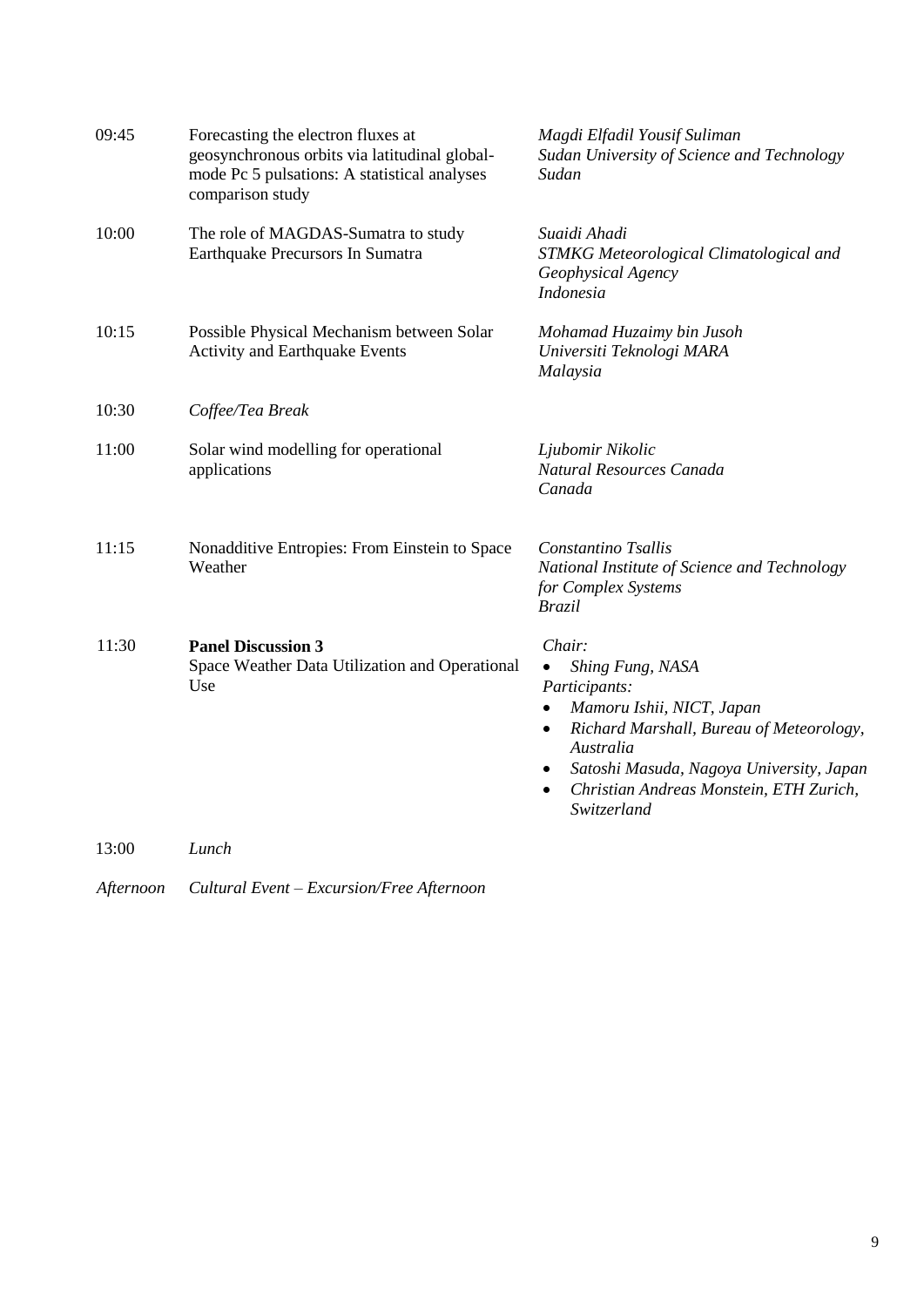#### **Friday, 6 March 2015**

| Morning<br>9:00    | <b>Session 7: Sun to Earth Space Weather Modeling</b>                                                                                                                                                                                            |                                                                                        |  |  |  |  |  |
|--------------------|--------------------------------------------------------------------------------------------------------------------------------------------------------------------------------------------------------------------------------------------------|----------------------------------------------------------------------------------------|--|--|--|--|--|
|                    | Chairperson: Akimasa Yoshiakwa, ICSWSE, Kyushu University, Japan<br>Rapporteur: Elijah Olukayode Falayi, Tai Solarin University of Education, Nigeria                                                                                            |                                                                                        |  |  |  |  |  |
| 9:00               | Statistical study of the relationship between the<br>solar energetic particle events and associated<br>solar phenomena                                                                                                                           | Susan Stefan<br><b>NRIAG</b><br>Egypt                                                  |  |  |  |  |  |
| 9:15               | The Development of LEO-NEqO Trapped<br><b>Particles Forecasting System</b>                                                                                                                                                                       | Gusrizal<br>Space Science Center<br>Universiti Kebangsaan Malaysia<br><b>Indonesia</b> |  |  |  |  |  |
| 9:30               | <b>Session 8: Hands-On Workshop organized by ICSWSE</b>                                                                                                                                                                                          |                                                                                        |  |  |  |  |  |
|                    | Lecturer:<br>Shuji Abe (ICSWSE, Kyushu University), Norio Umemura, Tomoaki Hori (STEL, Nagoya<br>University), Satoru Ueno (Kwasan and Hida Observatories, Kyoto University), Shun Imajo<br>(Kyushu University) and students of Kyushu University |                                                                                        |  |  |  |  |  |
| 09:30              | Introduction to the IUGONET                                                                                                                                                                                                                      |                                                                                        |  |  |  |  |  |
| 09:50              | How to install SPEDAS                                                                                                                                                                                                                            |                                                                                        |  |  |  |  |  |
| 10:10              | How to operate SPEDAS VM – Part 1                                                                                                                                                                                                                |                                                                                        |  |  |  |  |  |
| 11:00              | How to operate SPEDAS VM – Part 2                                                                                                                                                                                                                |                                                                                        |  |  |  |  |  |
| 11:50              | Free discussion                                                                                                                                                                                                                                  |                                                                                        |  |  |  |  |  |
| 12:30              | Lunch                                                                                                                                                                                                                                            |                                                                                        |  |  |  |  |  |
| Afternoon<br>13:30 | <b>Session 9: Observations, Recommendations and the Way Forward</b><br>Chairperson: Nat Gopalswamy, NASA, United States                                                                                                                          |                                                                                        |  |  |  |  |  |
| 13:30              | Workshop Review, Observations and<br>Recommendations                                                                                                                                                                                             | <b>All Workshop Participants</b>                                                       |  |  |  |  |  |
| 15:00              | Coffee/Tea Break                                                                                                                                                                                                                                 |                                                                                        |  |  |  |  |  |
| 15:30              | Discussion of Future Space Weather Activities                                                                                                                                                                                                    | <b>All Workshop Participants</b>                                                       |  |  |  |  |  |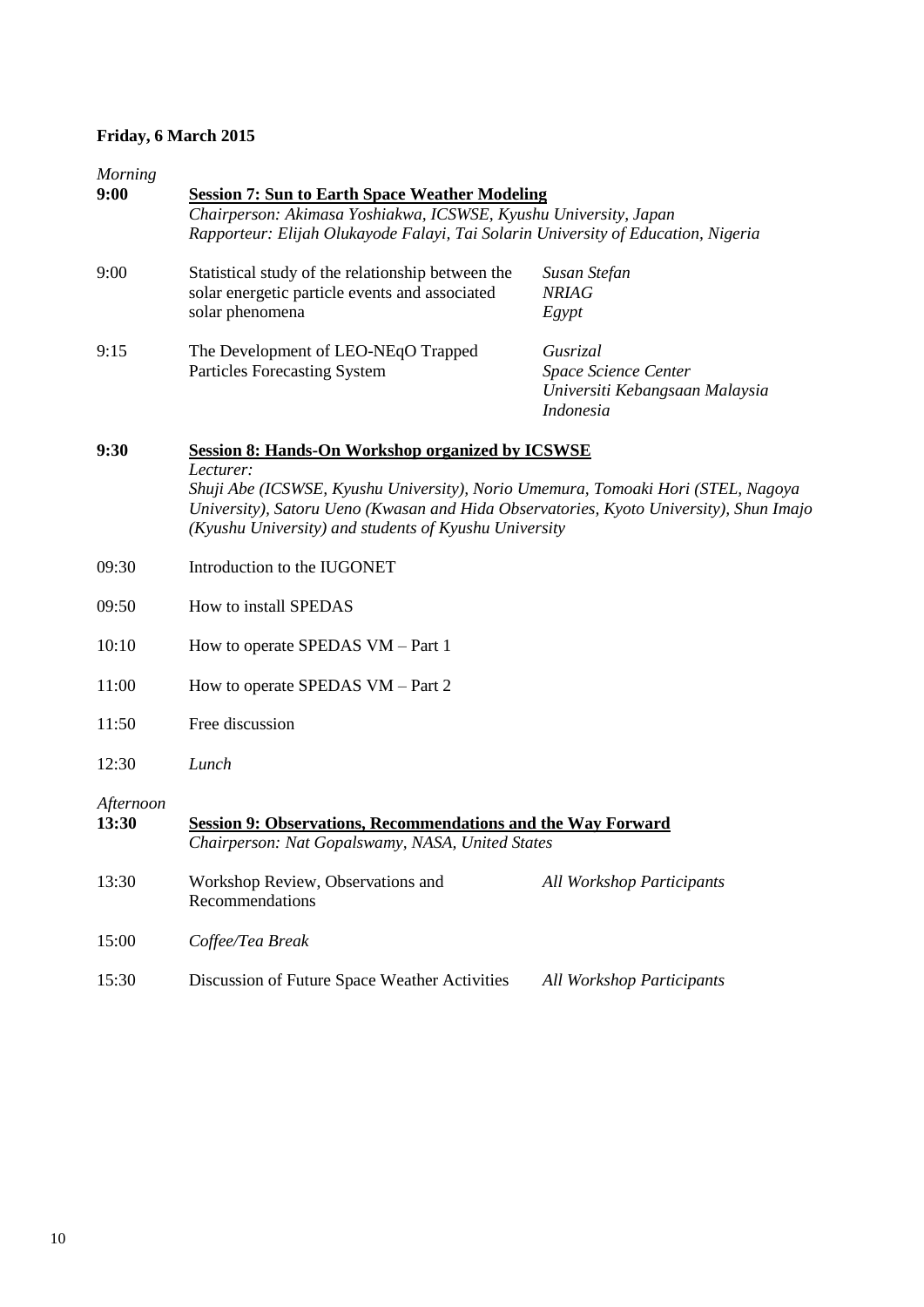#### **16:00 Closing Session**

*Master of Ceremony: Akimasa Yoshikawa, Kyushu University, Japan*

Closing Remarks by the organizers o *ICSWSE*

- o *ISWI*
- o *United Nations Office for Outer Space Affairs*
- 17:00 *Adjourn - Transfer to the hotel and end of the Workshop*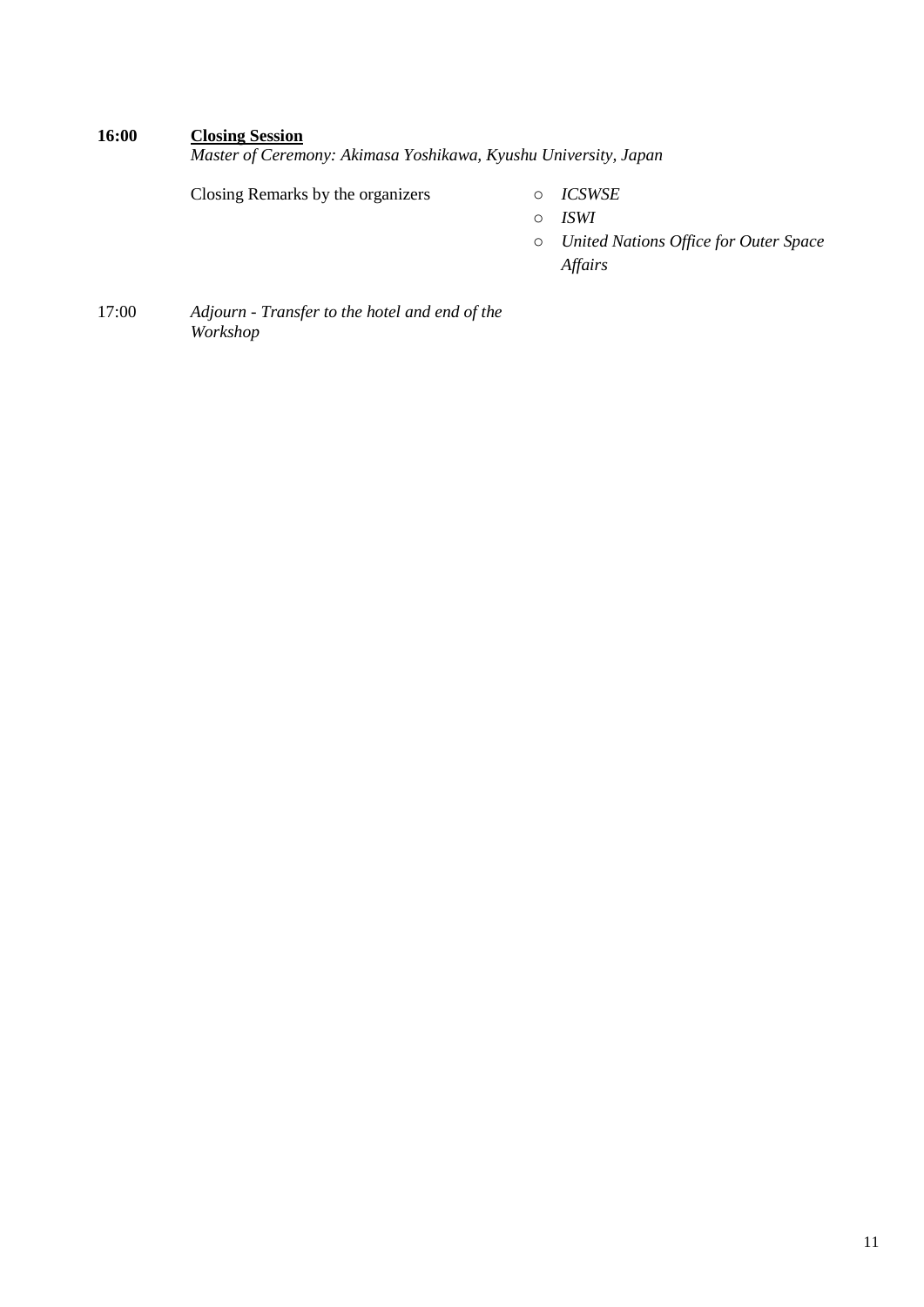## **Poster Presentations**

| No.          | <b>Name</b>      | <b>First Name</b>    | Institution                                                                  | Country         | <b>Poster Title</b>                                                                                                                                                  |
|--------------|------------------|----------------------|------------------------------------------------------------------------------|-----------------|----------------------------------------------------------------------------------------------------------------------------------------------------------------------|
| <b>UN-01</b> | Abdul Hamid      | Nurul Shazana        | National University<br>of Malaysia                                           | Malaysia        | Local Time and Longitudinal<br>Dependence of Equatorial<br><b>Electrojet Calculated from</b><br>Ground-based Magnetometer                                            |
| <b>UN-02</b> | Ahmad            | Siti Noor            | Universiti Teknologi<br>Mara (UiTM)                                          | Malaysia        | Characteristics of Ultra Low<br>Frequency (ULF) and Very<br>Low Frequency (VLF) due to<br>the Space Weather Conditions                                               |
| $UN-03$      | Ahmed<br>Abdalla | Ahmed                | King Saud<br>University, Faculty of<br>Science                               | Saudi<br>Arabia | Installation of the Flare<br>Monitoring Telescope in Saudi<br>Arabia as a New Member of<br><b>CHAIN Project (Continuous H-</b><br>alpha Imaging Network Project)     |
| <b>UN-04</b> | Ayaka            | Tano                 | Dept. of Earth and<br>Planetary Sciences,<br>Kyushu University               | Japan           | The Comparison Between<br>Champ Data and Gaia Model<br>about Electron Density in the<br>Ionosphere                                                                   |
| $UN-05$      | Cabezas          | Denis                | Centre for Radio<br>Astronomy and<br>Astrophysics, Sao<br>Paulo              | Peru            | A "Dandelion" Filament<br><b>Eruption and Coronal Waves</b><br>Associated with the 2011<br>February 16th Solar Flare                                                 |
| <b>UN-06</b> | Dorotovic        | Ivan                 | Slovak Central<br>Observatory,<br>Hurbanovo                                  | Slovakia        | Solar Radio Spectrometers in<br>Slovakia Status Report                                                                                                               |
| <b>UN-07</b> | Estelle          | Dirand               | <b>ENSTA ParisTech</b>                                                       | France          | Computer simulation on<br>formation of ionospheric<br>current system accompanied by<br>the incidence of shear Alfvén<br>waves to the ionosphere                      |
| <b>UN-08</b> | Falayi           | Elijah Olukayode     | Tai Solarin<br>University of<br>Education                                    | Nigeria         | A Study of variation in<br>horizontal geomagnetic field<br>during geomagnetic substorms<br>at different latitudes                                                    |
| UN-09        | Gogie            | Tsegaye              | Bahir Dar University,<br>Washera Geospace<br>and Radar Science<br>Laboratory | Ethiopia        | Spatio-temporal characteristics<br>of the Equatorial Ionization<br>Anomaly (EIA) in the East<br>African region via ionospheric<br>tomography during the year<br>2012 |
| $UN-10$      | Grodji           | <b>Oswald Didier</b> | Université Félix<br>Houphouët Boigny de<br>Cocody                            | Ivory<br>Coast  | Study of the Equatorial<br>Electrojet (EEJ) effects along<br>210° meridian magnetic,<br>comparison results in West<br>Africa (meridian 5°W)                          |
| $UN-11$      | Hasanudin        | Hasanudin            | <b>BMKG</b>                                                                  | Indonesia       | <b>Magnetic Calculator</b>                                                                                                                                           |

*Chairperson: George Maeda, ICSWSE, Kyushu University, Japan*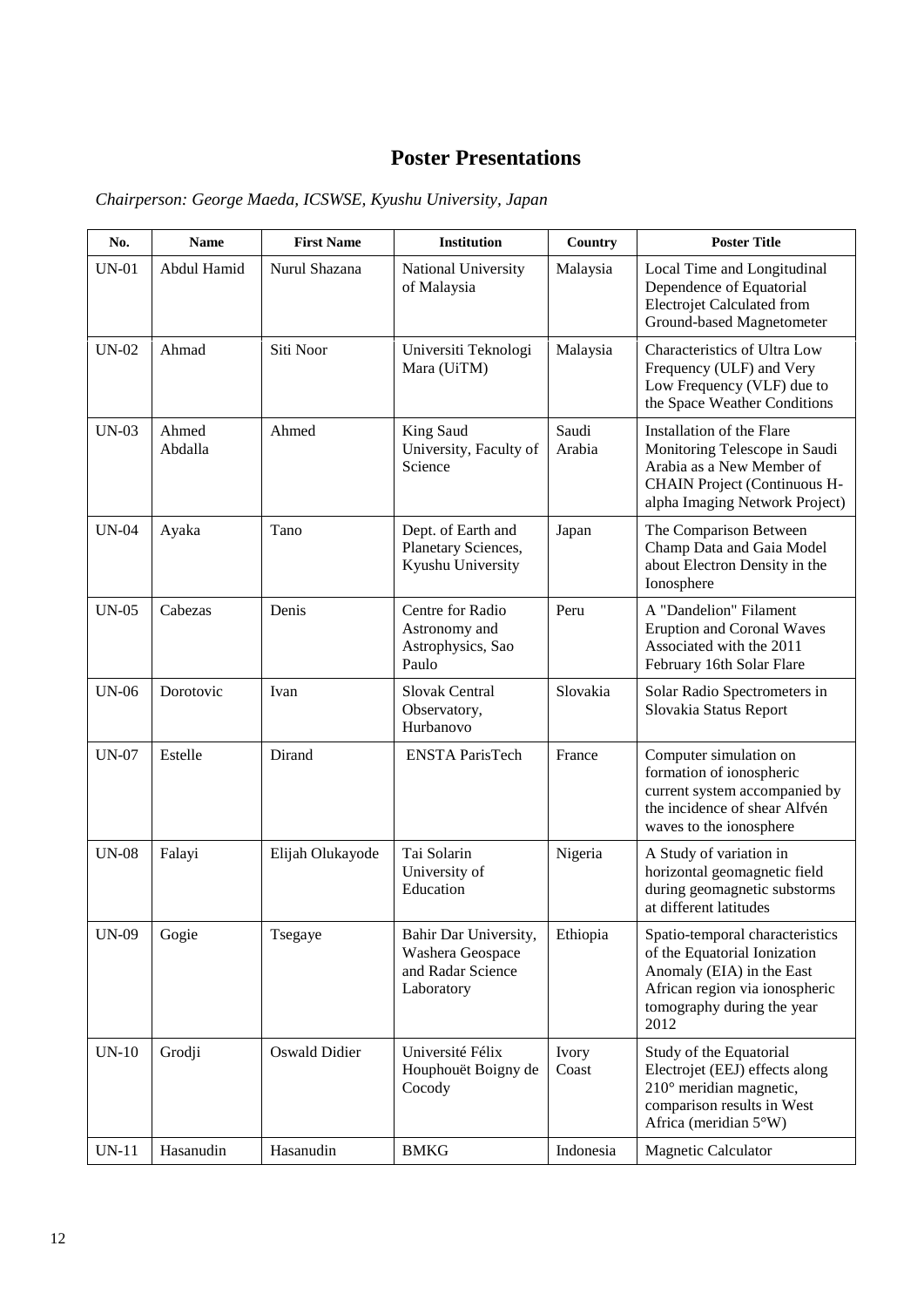| No.          | <b>Name</b>          | <b>First Name</b>  | Institution                                                                   | Country               | <b>Poster Title</b>                                                                                                                                                                                               |
|--------------|----------------------|--------------------|-------------------------------------------------------------------------------|-----------------------|-------------------------------------------------------------------------------------------------------------------------------------------------------------------------------------------------------------------|
| $UN-12$      | Hiroki               | Matsushita         | Dept. of Earth and<br>Planetary Sciences,<br>Kyushu University                | Japan                 | The features of vertical<br>component of daily<br>geomagnetic field during<br>geomagnetic storm                                                                                                                   |
| $UN-13$      | Kaisei               | Akimoto            | Dept. of Earth and<br>Planetary Sciences,<br>Kyushu University                | Japan                 | Characteristics of equatorial Pc<br>5 during electron flux<br>enhancement                                                                                                                                         |
| $UN-14$      | Keiichiro            | <b>FUKAZAWA</b>    | Kyoto University                                                              | Japan                 | <b>Optimization of MHD</b><br>Simulation for Space Weather<br>to Many Core Processor                                                                                                                              |
| $UN-15$      | Kryakunova           | Olga               | Institute of<br>Ionosphere                                                    | Kazakhstan            | Ground-based experimental<br>complex for Space Weather<br>study in Kazakhstan: science<br>and data product                                                                                                        |
| $UN-16$      | Minobu               | Iwaki              | Dept. of Earth and<br>Planetary Sciences,<br>Kyushu University                | Japan                 | The terrestrial magnetosphere<br>under the solar wind with no<br>interplanetary magnetic field                                                                                                                    |
| <b>UN-17</b> | Mohanty              | Pravata            | Tata Institute of<br>Fundamental<br>Research                                  | India                 | Probing electromagnetic state of<br>interplanetary space through<br>measurements of cosmic ray<br>diurnal anisotropy with<br>GRAPES-3 tracking muon<br>detector                                                   |
| $UN-18$      | Mohd. Kasran         | Farah Adilah       | Universiti Teknologi<br>Mara (UiTM)                                           | Malaysia              | Correlation between Extra-<br>terrestrial and Geophysical<br>Effects                                                                                                                                              |
| <b>UN-19</b> | Moiseev              | Aleksei            | Yu.G. Shafer Institute<br>of Cosmophysical<br>Research and<br>Aeronomy SB RAS | Russian<br>Federation | Features of long-period<br>geomagnetic pulsations<br>excitation at high latitudes<br>penetrating from the<br>interplanetary medium during<br>an impact of interplanetary<br>shock on the Earth's<br>magnetosphere |
| $UN-20$      | Musafar<br>Kilowasid | La Ode<br>Muhammad | National Institute of<br>Aeronautics and<br>Space (LAPAN)                     | Indonesia             | Usage of MAGDAS data for<br>space weather science in<br>Indonesia: study of outer<br>electron belt acceleration                                                                                                   |
| $UN-21$      | Nozomu               | Nishitani          | STEL, Nagoya<br>University                                                    | Japan                 | SuperDARN HOkkaido Pair of<br>(HOP) radars:<br>accomplishments, present status<br>and future perspectives                                                                                                         |
| $UN-22$      | Pranoto              | Setyanto Cahyo     | National Institute of<br>Aeronautics and<br>Space (LAPAN)                     | Indonesia             | Study of Pc3 Magnetic<br>Pulsations                                                                                                                                                                               |
| $UN-23$      | Shuji                | Abe                | ICSWSE, Kyushu<br>University                                                  | Japan                 | The IUGONET and its products<br>for space weather study                                                                                                                                                           |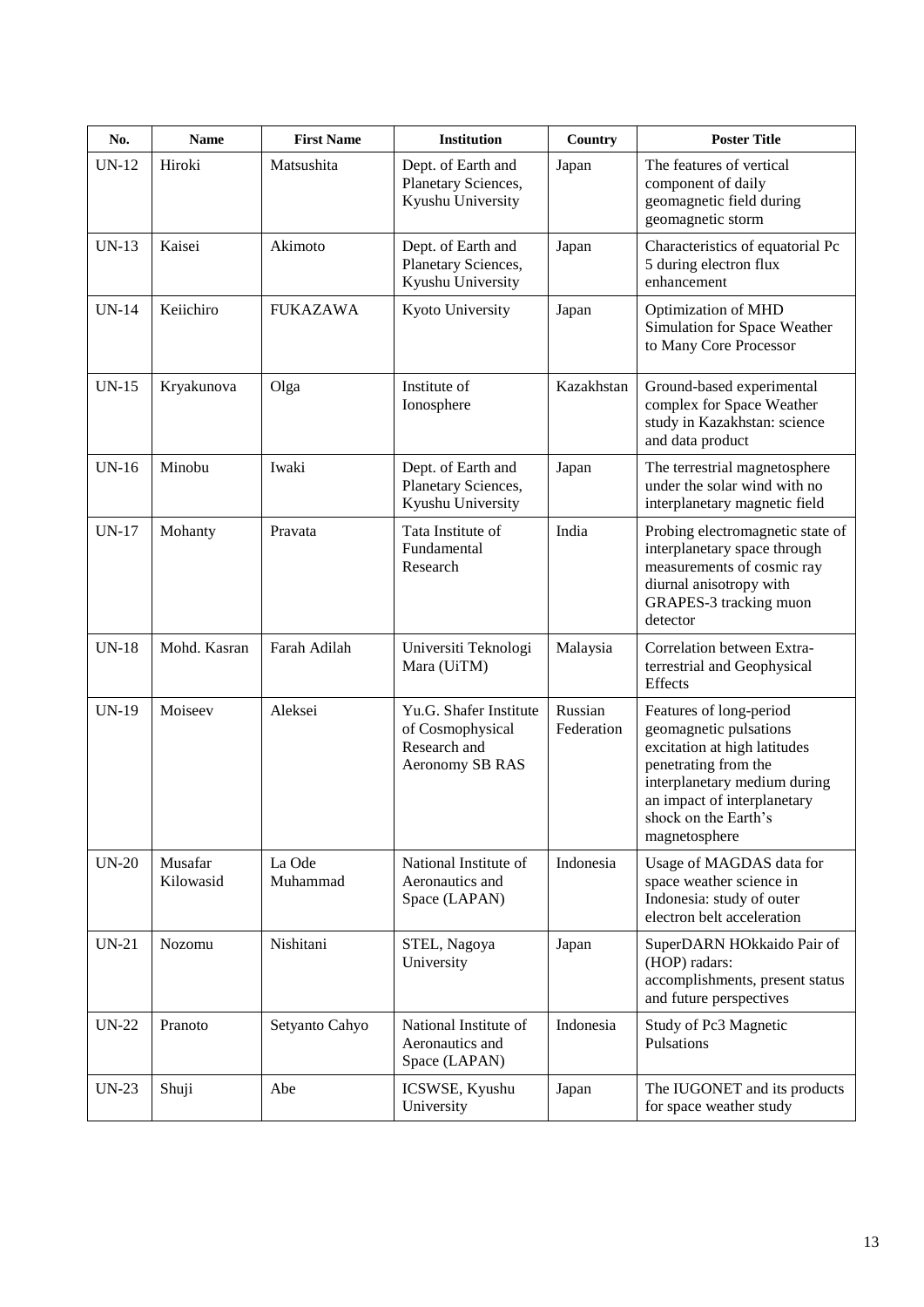| No.     | <b>Name</b> | <b>First Name</b> | <b>Institution</b>                                                   | Country            | <b>Poster Title</b>                                                                                                                              |
|---------|-------------|-------------------|----------------------------------------------------------------------|--------------------|--------------------------------------------------------------------------------------------------------------------------------------------------|
| $UN-24$ | Shun        | Imajo             | Dept. of Earth and<br>Planetary Sciences,<br>Kyushu University       | Japan              | Nature of dayside ionospheric<br>current system of Pi2<br>pulsations: Comparison<br>between equivalent currents and<br>numerical simulation      |
| $UN-25$ | Sugon       | Quirino Jr.       | Manila Observatory                                                   | The<br>Philippines | EEJ / CEEJ current distributions<br>from Philippine MAGDAS data                                                                                  |
| $UN-26$ | Suzuki      | Shin              | Solar-Terrestrial<br>Environment<br>Laboratory, Nagoya<br>University | Japan              | CHAMP and ground-based<br>airglow measurements of<br>plasma density perturbations in<br>the top-/bottom-side ionosphere<br>associated with MSTID |
| $UN-27$ | Takla       | Emad              | National Research<br>Institute of<br>Astronomy and<br>Geophysics     | Egypt              | Latitudinal dependence of Pc 3-<br>4 amplitude in the African<br>sector using MAGDAS data                                                        |
| $UN-28$ | Ward        | Jonathan          | South African<br><b>National Space</b><br>Agency                     | South<br>Africa    | SupderDarn or e-Callisto                                                                                                                         |